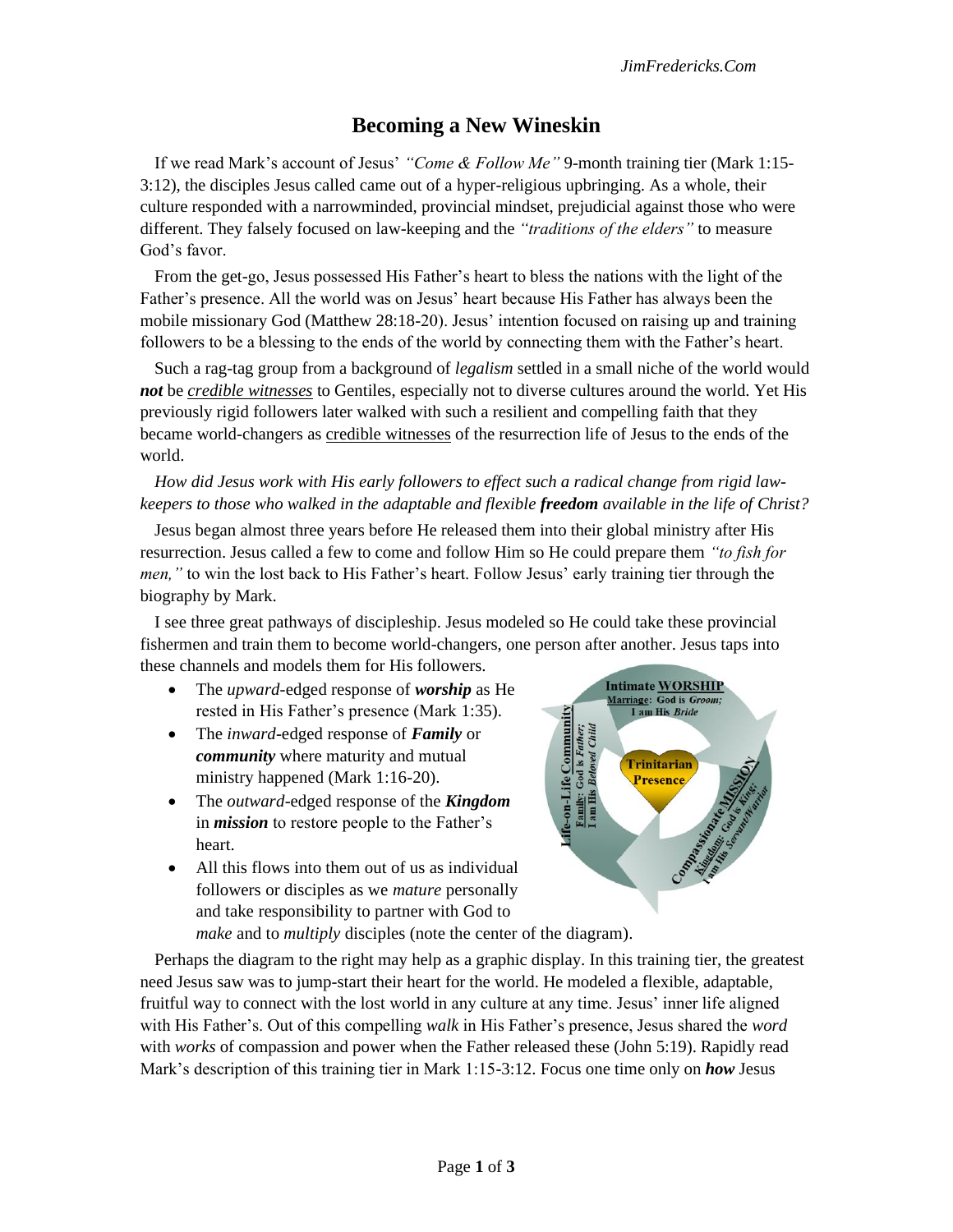impacted people. He communicated His Father's heart with *words* and supported this with *works*  of compassion and of power, just like He calls us to.

What a powerful, flexible model. Yet if His followers remained as inflexible *old wineskins¸* they could *not* be *credible witnesses* (Mark 2:22). This would diminish their impact. Where did Jesus begin?

#### *Every disciple has unique arenas that are "minimum" factors in their current life.*

By that I mean, that area of the greatest *essential* weakness. An *essential* weakness like judgmentalism, bitterness, fear, shame, inflexibility, law-keeping, then colors all our responses and pulls us down. If the new convert comes from a *non*-religious background, their *essential*  weakness probably lies with self-indulgent addictions (Galatians 5:13-15). This *license*  ("anything goes" mentality) robs them of appropriate *freedom* in Christ.

Jesus' disciples came out of a hyper-religious environment of following the *"traditions of the elders"* to develop life. This *essential* weakness breeds *legalism* that stifles *freedom* in Christ, so they are less credible as witnesses (Galatians 5:1-2). Jesus sought to free them from this stiff and rigid belief system during this training tier by transforming their *hearts*. In Scripture, our heart soars beyond the Hollywood definition. Our heart includes our *mind* with its thoughts, our *affections* with its feelings, and our *wills* with its choices.

Jesus' aim was to take these provincial, hyper-religious fishermen and transform their hearts so they would in turn train up an army to go and make other disciples to the ends of the world. These disciples needed this to *"mature and to multiply disciples,"* Jesus' call on all our lives in some way (Matthew 28:18-20). Notice how this rests prominently in the center of our diagram above.

A *"disciple"* means one who has learned from another, not just information, but formation of character. This means that the accumulation of Biblical knowledge does not define a disciple of Jesus. Certainly, knowing the Word is preparatory, but change comes through *doing* the Word. Jesus systematically began to dismantle their encrusted views of how they followed God. He sought to remove the inflexibility that stifled their growth so they would not grow to be *"Bonsai tree"* Christians with a truncated root system.

Jesus grasped the crucial need for a significant mental-shift in His disciples *from* a contractual response of law-keeping *into* the relational response forged by *freedom*. When challenged regarding religious traditions (Mark 2:18), Jesus illustrates with the intimacy of a groom/bride relationship. Our life in Christ is not a contractual agreement to follow a list or certain practices. What we do flows out of the *freedom* of walking in intimate relationship like a *Bride*.

Jesus follows this up with two graphic contrasts between the *old* (their manmade traditions) and *His* new way (*freedom* in relationship). *Freedom* only flows out of inward relationship while the *legalism* of trusting in manmade practices focuses on the outward.

The first parable is the futility and fruitlessness of patching old cloth with new cloth of a different makeup. This not only fails to repair the old to make it new. It also rips the old material, ruining both (Mark 2:21). They are incompatible.

Similarly, if we try to pour the "new wine" of Jesus into the old wineskin of the OT lawkeeping and the practices arising over time from these, the inflexible old wineskin will rupture from the effervescent life in the new wine, ruining both (Mark 2:22). An old wineskin is not blendable with the new wine Jesus brings. Anytime we bring anything outdated into the new, both are ruined. Law-keeping and following the practices of others without discernment can never bring *freedom* in Christ. *Freedom* comes from intimate relationship.